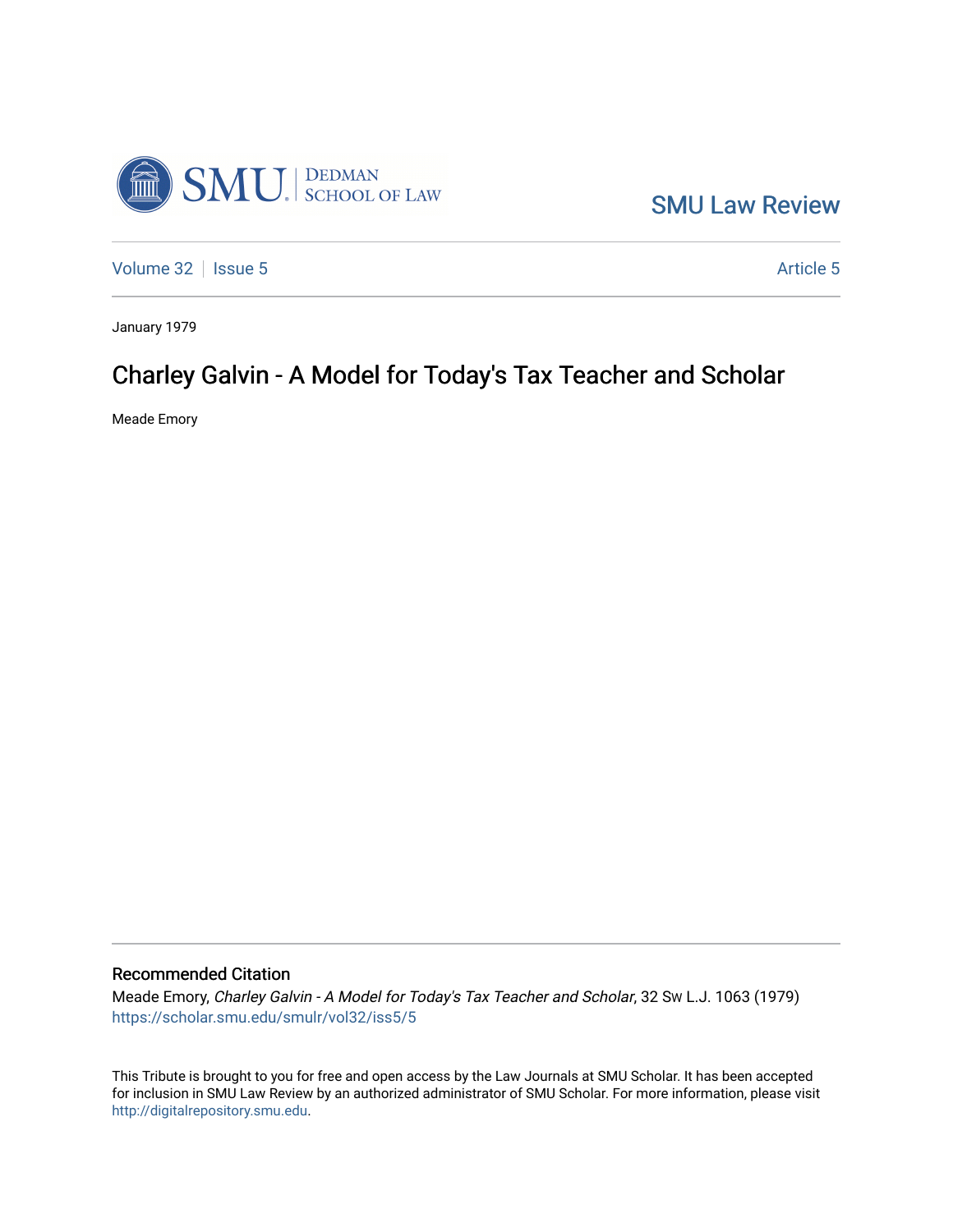## CHARLEY GALVIN-A MODEL FOR TODAY'S TAX TEACHER AND SCHOLAR

*by*

*Meade Emory\**

**O** UR federal tax law has been described in many ways. In a political context it has been labeled a "national disgrace." Even if one does not agree with this campaign-generated appellation, there are few who would not agree that its growing complexity and its constantly changing technical terrain pose a serious threat to a revenue system that has been the most successful and admired in the world. Administrations come and go and in the coming canonize fresh battalions to propose new changes in the tax law. The electorate regularly selects those (from whose ranks emerge the handful of legislative chiefs who exercise incredible power over the shape of tax laws) who dispose of the Executive's recommendations. This cast of characters becomes, then, the titans of our federal tax bureaucracy who, annually it seems, bulldoze the federal tax landscape.

The dramatis personae is not complete, however, without a look at those curious habitués of the groves of Academe who teach the intricacies of tax law and policy to lawyers-to-be-many of whom have become, and will continue to become, titans in their own right, either as proposers or disposers, of federal tax policy. What kind of person is it, and what kind of person should it be, that takes on the task of threading future lawyers through the labyrinthine ways of tax law and policy? In so many respects Charley Galvin is the model for the tax law teacher and, curiously, he was this model teacher and scholar well before the model was shaped into its present form. Galvin was, indeed, the prototype.

It has been noted many times that tax law is a Johnny-come-lately to law school curricula. When Dean Griswold's casebook first appeared in 1940, Harvard Law School offered one course in Federal Taxation in the third year.' This is not the place, of course, to chronicle the development of law school offerings from these meager beginnings to the fully rounded programs in tax and tax related business courses which are offered by even modestly-sized law schools. Suffice it to say that Charley Galvin, along with a handful of others-most notably, Stanley Surrey, Erwin Griswold, and Boris Bittker-marched along with this development and growing in-

**<sup>\*</sup>** Attorney at Law, Seattle, Washington. Formerly: Professor of Law, University of Iowa, and University of California (Davis); Legislation Attorney, Joint Committee on Taxation, United States Congress; Assistant to the Commissioner of Internal Revenue.

**<sup>1.</sup>** E. GRISWOLD & M. GRAETZ, FEDERAL **INCOME TAXATION** XV (1976).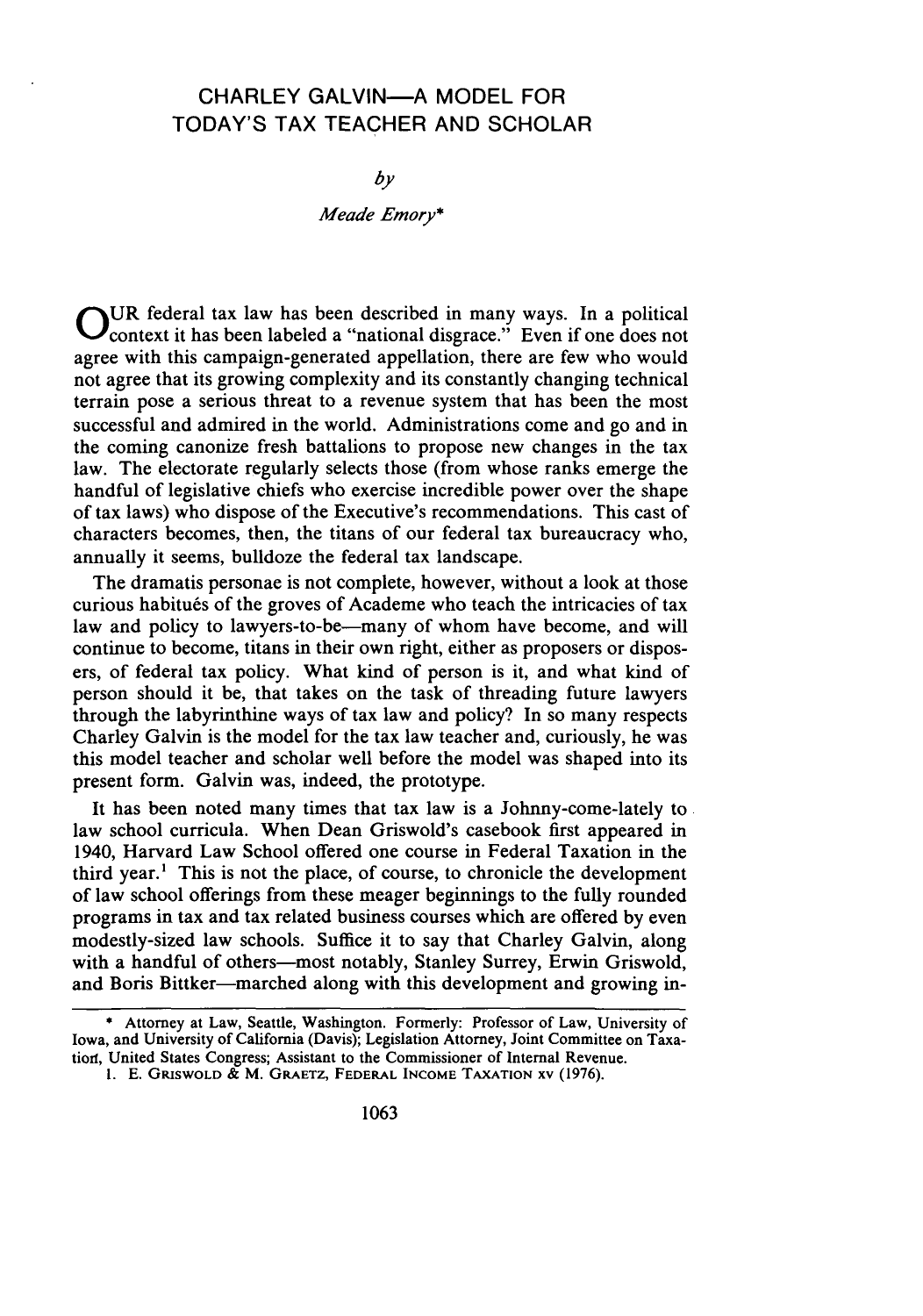terest, and shaped the role that is being played by today's tax law professor-a truly unique figure in contemporary law school academics.

Several facts about the teaching of tax law became apparent to these young teachers of this complex, growing area of American jurisprudence. While Charley Galvin's threshold interest in this area—and hence the subject of his scholarship-was in the technical intricacies of statute, it soon became apparent that the fundamental, and by far the most interesting, problems were mired in the fascinating policy questions to which the tax teacher and scholar must eventually turn. As the teacher of tax law would not find total satisfaction in the constant massage of the arcane technicalities of the law, so too, would students of tax law begin to ask "why does the law provide  $\dots$ ," and "wouldn't it be better if the statute provided **. .** . **."** Given the mission of the federal tax statute and its almost universal coverage of the populace, questions relating to its equity, fairness, distribution, and, perhaps, its undue complexity, were certain to arise. There was no justification for these questions to be the exclusive province of the law professors' brethren from economics. If familiarity with the statutory labyrinth is a prerequisite to the making of policy oriented judgments—and it would appear that it is—the tax law professor is perhaps the one best able to give thought, time, and ability to the myriad policy considerations thrown off by the fabric of the statute.

Naturally, then, the more able tax thinkers on law school faculties turned to the thorny policy questions-not only in their scholarship, but in the classroom as well. Not only did law school curricula sprout policy oriented tax courses, but, more importantly, the well taught basic tax course involved consideration of policy oriented questions. Dean Galvin recognized this need. If students were to understand the tax law, it was essential that they comprehend why the law took the shape it did. This knowledge was not only important in the resolution of interpretative dilemmas, but could also be used by the advocate in tax disputes with the Internal Revenue Service. Last, but certainly not least, this kind of training equips lawyers to become leaders in the development of the law-whether articulating a position as a member of a bar group or as one of the titans at the Treasury. Dean Galvin took cognizance of this need, not only in his own teaching, but in the program developed at SMU. Because of the perception of Galvin-and his immediate contemporaries-a certain amount of policy orientation is today considered almost de rigueur in law school tax courses. The foresight of academics like Galvin has produced legions of tax lawyers with both a good technical training and a solid policy focus. It is not saying too much to note that this kind of training is at least partially responsible for the fact that management of the tax law in this country-both from the tax policy and the administrative side—is solidly under the control of those members of the legal profession who have made tax law their specialty. The recent past is not marked with an occasion when the Assistant Secretary of the Treasury for Tax Policy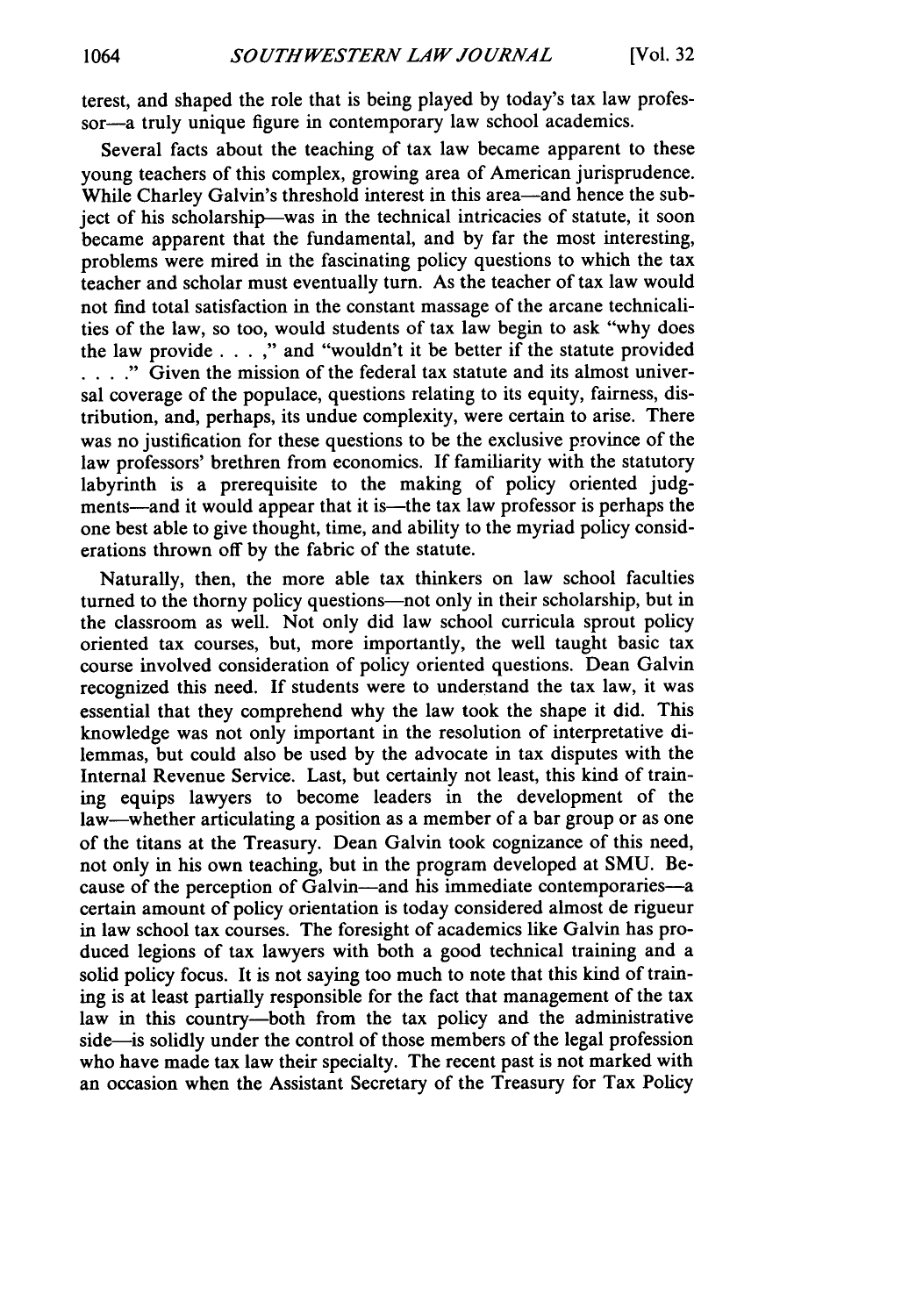and the Commissioner of Internal Revenue were not chosen from amongst the tax bar.

The policy focus that Galvin adopted in the classroom soon became reflected in his scholarship. He continued to do competent and perceptive technical pieces dealing with such topics as income realization to a corporation distributing property in-kind.<sup>2</sup> The policy questioning, however, would come soon, first in pieces dealing with controversial single topics,<sup>3</sup> and later, in his important debate on the comprehensive tax base with Boris Bittker, R. A. Musgrave, and Joseph Pechman,<sup>4</sup> and the equally fundamental dialogue with Professor Bittker on progressivity in the income tax.<sup>5</sup> There is also (the list seems endless) the report of the Commission to Revise the Tax Structure, funded by the Fund for Public Policy Research<sup>6</sup> and the *Studies in Substantive Tax Reform* in which Galvin's hand was heavy.<sup>7</sup> The stuff of this scholarship is grist for the mill of tax policy—not scholarship placed unconsulted on the library shelf, but material to be thumbed, discussed, thought about, and referred to by many, including those in a position to shape the law. The exercise of this kind of input is part of the Galvin model.

There are other features of the contemporary tax law professor-of which Galvin is truly a precursor—that are worthy of mention. While the finely honed concepts of areas 'like constitutional law are beautifully taught by the cadres of bright young former Supreme Court clerks who emigrate to Academe without being besmirched by law practice, the same cannot probably be said of federal tax law. Despite the broad policy objectives that dictate its shape, taxation has a real world quality to it that is best mastered through time in the trenches of law practice. Charley Galvin is the product of a private practice—an experience that, no doubt, enhanced his mastery of the subject and gave to his teaching a luster of reality and practicality that made his classes more authoritative and credible. Galvin, and others like him, whose leaving of the law practice was not without considerable financial sacrifice, can take a large measure of pride in the fact that today's young tax teacher most often comes from law practice or, just as importantly, from high level governmental responsibilities in the tax area—at the Treasury, the Service, or on Capitol Hill.<sup>8</sup> This is

7. **C. GALVIN, A.** WILLIS, **A. OTT, G.** ROBBINS, **S. TURNER &** R. **TINNEY, STUDIES IN SUBSTANTIVE TAX REFORM** (1968).

8. **The following are representative** examples **of the** kind **of** scholarship and **insight**

<sup>2.</sup> Galvin, Taxable Income *to a Corporation from Dividends in Kind,* 42 ILL. L. REV. 534 (1947).

<sup>3.</sup> **Eg.,** Galvin, The "Ought" and "Is" of Oil-and-Gas Taxation, 73 HARV. L. REV. 1441 (1960).

<sup>4.</sup> B. **BIrrKER,** C. **GALVIN,** R. MUSGRAVE **&** J. **PECHMAN,** A **COMPREHENSIVE** INCOME TAX BASE? A **DEBATE** (1968). See also Galvin, More *on Boris Bittker and* the Comprehen*sive* Tax Base: The *Practicalities of Tax Reform and* the ABA's CSTR, 81 HARV. L. REV. 1016 (1968).

**<sup>5.</sup> C. GALVIN** & B. **BITTKER, THE INCOME** TAx: **How PROGRESSIVE SHOULD IT BE?** (1969).

**<sup>6.</sup> COMMISSION TO REVISE THE TAX STRUCTURE, REFORMING THE FEDERAL TAX STRUCTURE (1973).**